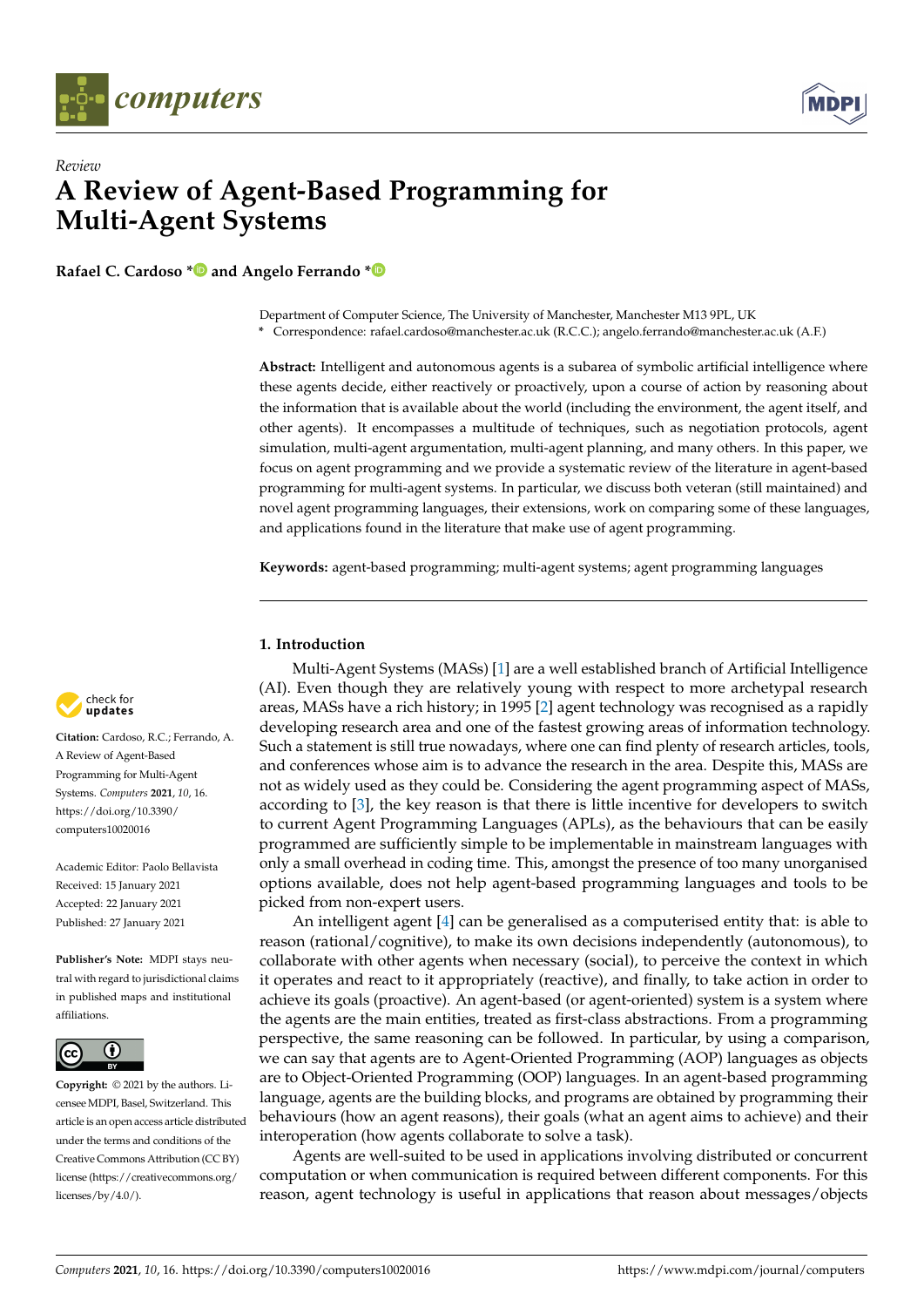received over a network. By preserving their processing state and the state of the world around them, agents are also ideally suited to automation applications. Moreover, autonomous agents can operate without user intervention and can be used in applications such as plant/process automation, workflow management, robotics, and others. Another advantage of agent-based programming is that due to the reasoning cycle present in agents, it is also possible to provide explanations about the decisions that an agent has made.

The aim of this paper is to review the latest work in agent-based programming, to help both experts and non-experts users having a better grasp over the current state of the art in agent-based programming technologies, and to identify future directions of research in this area. In particular, we focus on the latest agent programming languages, platforms and frameworks for the development of MASs. Both theoretical and practical papers are taken into account, and we also briefly discuss recent extensions, existing comparisons, and applications of agent-base programming.

With respect to other reviews and surveys on APLs in literature [\[3,](#page-11-2)[5](#page-11-4)[–10\]](#page-11-5), our review focuses on recent developments and considers works presenting new APLs, as well as works focusing on extending or comparing existing APLs. Moreover, we consider both theoretical and practical aspects; this helps to have a better understanding of the reality gap between theoretical and practical APLs. Finally, with respect to previous reviews, we focus on the entire class of APLs, and not on a specific area of APLs as in [\[6\]](#page-11-6), where only the engineering aspects are considered, or in [\[7\]](#page-11-7), where only APLs platforms are considered, or in [\[8\]](#page-11-8), where only agent-based simulation literature is analysed, or in [\[3,](#page-11-2)[5\]](#page-11-4), where their focus is in a specific model of agency (Belief-Desire-Intention—BDI).

This paper is structured as follows. A brief history on agent-based programming is given in Section [2.](#page-1-0) In Section [3,](#page-2-0) the systematic review process followed in this paper is presented. Section [4](#page-3-0) contains the review findings with the papers found in our search of the literature. In Section [5,](#page-9-0) the review's results are discussed and future directions are suggested. Finally, in Section [6,](#page-10-0) the conclusions of the paper are reported.

#### <span id="page-1-0"></span>**2. History on Agent-Based Programming**

In 1993, Agent-Oriented Programming was first introduced [\[11\]](#page-11-9) as a specialisation of Object-Oriented Programming. Most notably, it discusses the notion of the mental state of an agent, consisting of its information, decisions, and capabilities. This work also describes agent programs in the AGENT-0 interpreter (implemented in the Lisp language) and their communication using speech act theory, the latter is still used to define agent communication in several contemporary agent programming languages. Over the years, many reasoning and cognitive models have been developed for agent-based programming. In this section, we discuss three particular models that have been fundamental in the design of many agent programming languages in the past and that are still being used in new languages these days: Procedural Reasoning System (PRS), BDI, and Situation Calculus.

The Procedural Reasoning System (PRS) [\[12\]](#page-11-10) (implemented in Lisp) defines a system capable of reasoning about processes, that is, procedural forms of knowledge. An agent in this system is then able to use these procedures to select intentions for achieving particular goals. Unlike in conventional programming languages, these procedures are not invoked a priori, but they are triggered when they are able to contribute towards some goal or to react to some situation. While sharing some similarities to AI planners of the time, its main difference is that it performs partial hierarchical planning in the sense that it interacts with a dynamic environment during the reasoning process, instead of generating a plan for a static environment.

The Belief-Desire-Intention (BDI) model [\[13](#page-11-11)[,14\]](#page-11-12) consists of a reasoning process that aids the decision-making of selecting an appropriate action towards the achievement of some goal. Its three mental attitudes are: belief—knowledge that the agent believes about its environment, itself, and other agents; desire—the desired states that the agent wants to achieve; and intention—a sequence of steps towards the achievement of a desire. These mental attitudes respectively represent the information, motivational, and deliberative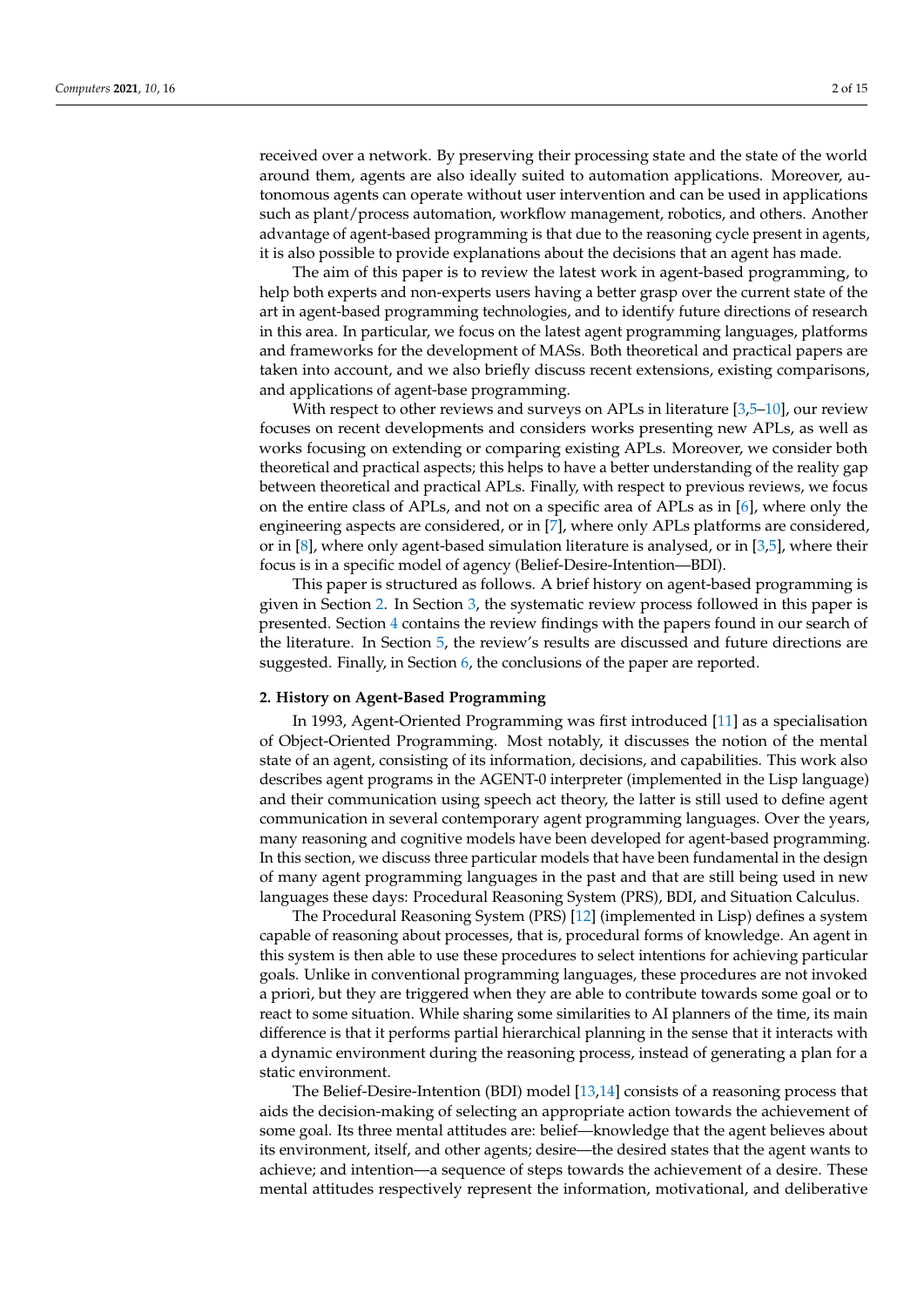states of the agent. The workflow in a generic BDI system is shown in Figure [1](#page-2-1) and works as such: a belief revision function receives input information from the environment (e.g., sensors), and it is responsible for updating the belief base. This update can generate more options that can become current desires based on the belief base and the intentions base. A filter is responsible for updating the intentions base, taking into account its previous state and the current belief base and desire base. Finally, an intention is chosen to be carried out as an action by the agent. BDI is the most popular model of agency, it has been and continues to be used in many agent programming languages. AgentSpeak(L) [\[15\]](#page-11-13) is a language that serves as an abstraction of implemented BDI systems that can be used to interpret agent programs as horn-clause logic programs. The theory behind this language has been implemented as a basis for many APLs.

<span id="page-2-1"></span>

**Figure 1.** The BDI model.

Situation Calculus [\[16\]](#page-11-14) is a first order language designed to represent changes in dynamic environments. A situation is a first order term representing a sequence of actions. An initial situation is when no actions have occurred yet. The function  $do(a, s)$  results in a successor situation to *s* after executing the action *a*, similar to state transition systems. Dynamic environments play an important role in agent-based programming, and as such, Situation Calculus has been used to model how the world changes as a result of executing actions.

As we will see in Section [4,](#page-3-0) there are many other models that have inspired agentbased programming languages, however, these three were the most influential in the past history of agent-based programming. Some agent languages share similarities or even mix concepts from other programming paradigms, such as procedural, imperative, objectoriented, functional, actor, concurrent, and so on. Comparing the differences or going into detail about these other paradigms is out of scope of this review, but we still consider agent languages that combine concepts from different paradigms.

Historically, agent-based programming has been used in a myriad of practical applications, such as distributed control of electric power grids [\[17\]](#page-11-15), governance of room allocation [\[18\]](#page-11-16) and of automated machine-to-machine applications (e.g., traffic redirection) [\[19\]](#page-11-17), and detecting privacy violations [\[20\]](#page-11-18). In Section [4.4,](#page-8-0) we cover the more recent attempts in using APLs for programming practical applications.

#### <span id="page-2-0"></span>**3. Review Methodology**

We performed a systematic review of the literature in agent programming languages over the past 5 years (2015–2020). A diagram illustrating our review methodology is shown in Figure [2.](#page-3-1) For each searched term, we considered the first 10 pages (100 entries) retrieved by Google Scholar (ordered by relevance), for a total of 400 entries (including duplicates).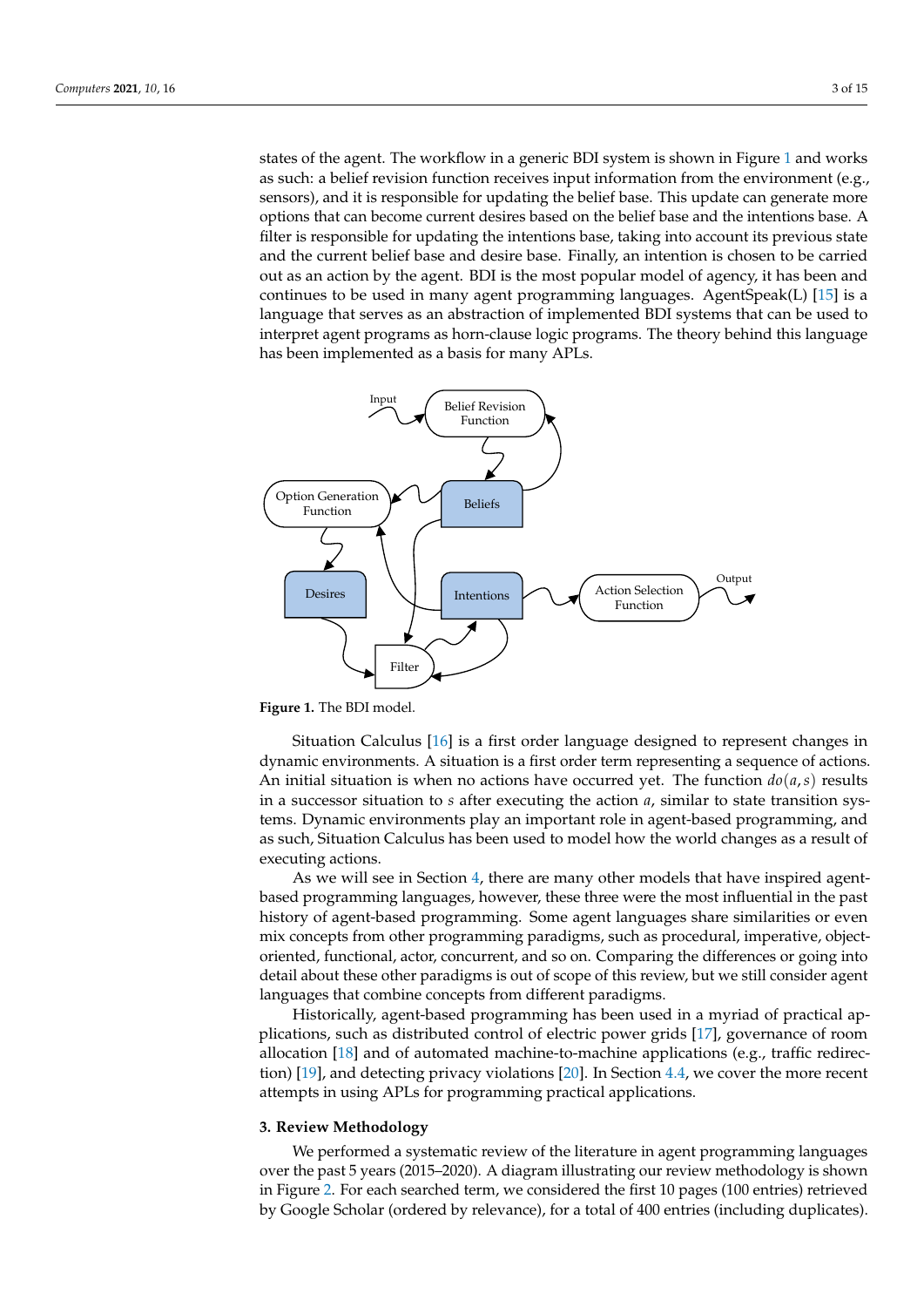The terms used in our search were:

- Agent-Based Programming Languages
- Agent-Based Programming Extensions
- Agent-Based Programming Comparison
- <span id="page-3-1"></span>• Agent-Based Programming Applications

#### **PRISMA 2009 Flow Diagram**



**Figure 2.** Systematic review flow diagram.

After removing duplicates, we had 250 remaining papers. To these, we added 16 entries from external sources; mostly old references that would not appear in the search, plus a few others found in paper citations and other sources. Out of the 16 external entries, eight were influential APLs that have been developed before 2015 and have been updated recently (i.e., 2017–2020).

## <span id="page-3-0"></span>**4. Review Findings on Agent-Based Programming for Mas**

In this section, we cover all of the research found in our systematic review of the literature. We start with the agent programming languages and their extensions, then continue to discuss the existing comparisons in agent-based programming, and close the section with a brief review of applications in the area.

# *4.1. Agent Programming Languages*

We report the agent programming languages found in the systematic review in Table [1.](#page-4-0) As we alluded to in Section [2,](#page-1-0) we can see that BDI is clearly the most popular model of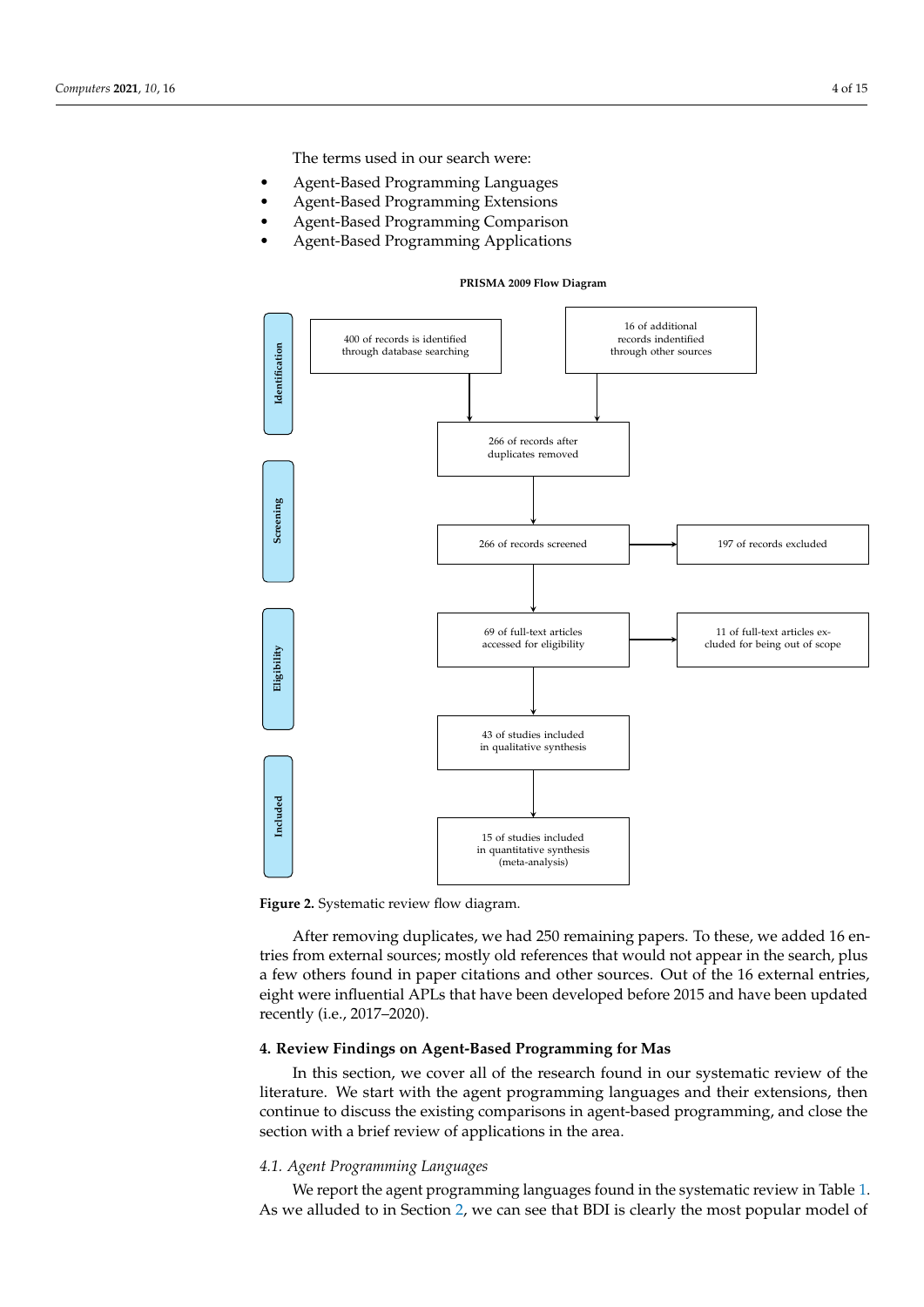agency, being used in 7 out of the 15 languages. The majority of the implemented languages have been implemented in Java, most likely to take advantage of the cross-platform of Java through its Java Virtual Machine. The table contains only the high-level general-purpose languages that can be used to develop domain independent MASs. While other approaches such as Agent-Based Modelling and Simulation (ABMS) and cognitive agents in robotics are not included in the table, we briefly report some of the novel research that has been done in those areas further below.

<span id="page-4-0"></span>**Table 1.** A collection of recent (or recently updated) agent programming languages. Languages that have no publicly available implementation are represented with ✗. In case there are multiple implementation branches, the Last Updated column refers to the last update in the master branch.

| <b>APL</b>   | Model                          | Implementation<br>(Language-Link)                               | Last<br>Updated   |
|--------------|--------------------------------|-----------------------------------------------------------------|-------------------|
| <b>ASTRA</b> | <b>BDI</b>                     | Java<br>https://gitlab.com/astra-language                       | 6 November 2020   |
| Chromar      | rule-based                     | Haskell<br>https://github.com/azardilis/Chromar                 | 14 June 2020      |
| <b>GOAL</b>  | rule-based                     | Java<br>https://goalapl.atlassian.net/wiki/spaces/GOAL/overview | 15 December 2020  |
| Gwendolen    | <b>BDI</b>                     | Java<br>https://github.com/mcapl/mcapl                          | 7 December 2020   |
| JaCaMo       | BDI, organisation, environment | Java<br>https://github.com/jacamo-lang/jacamo                   | 20 September 2020 |
| <b>JADE</b>  | <b>FIPA</b>                    | Java<br>https://jade.tilab.com/                                 | 8 June 2017       |
| <b>JADEL</b> | DSL, interaction               | Java/Jade<br>Х                                                  | Х                 |
| Jadex        | mixed, BDI and OOP             | Java<br>https://github.com/actoron/jadex                        | 10 January 2021   |
| Jadescript   | DSL, scripting                 | Java/Jade<br>х                                                  | Х                 |
| Jason        | <b>BDI</b>                     | <b>Java</b><br>https://github.com/jason-lang/jason              | 12 November 2020  |
| LightJason   | <b>BDI</b>                     | Java<br>https://github.com/LightJason/                          | 29 December 2020  |
| <b>PLACE</b> | <b>BDI, HTN</b>                | Х                                                               | Х                 |
| <b>PLASA</b> | Wait-Look-Compute-Move         | Java<br>Х                                                       | Х                 |
| <b>RMAS</b>  | database-centric, CPS          | Matlab/SQLite<br>х                                              | Х                 |
| <b>SARL</b>  | <b>DSL</b>                     | Java<br>https://github.com/sarl/sarl                            | 4 January 2021    |

4.1.1. General-Purpose APLs

A survey on agent-oriented programming from the software engineering perspective can be found in [\[6\]](#page-11-6). One of the main challenges reported in the survey for APL developers is the need to bridge the cognitive gap that exists between the concepts underpinning mainstream languages and those underpinning AOP. In [\[21\]](#page-11-19) the authors try to fill this gap focusing on understanding the relationship between AgentSpeak(L) [\[15\]](#page-11-13) and OOP with the goal of trying to reduce the perceived cognitive gap. Such a work proposes a new statically typed agent programming language entitled ASTRA.

In [\[22\]](#page-11-20) the authors present Chromar, a rule-based notation with stochastic semantics yielding a continuous time Markov chain. Chromar is embedded in Haskell, this gives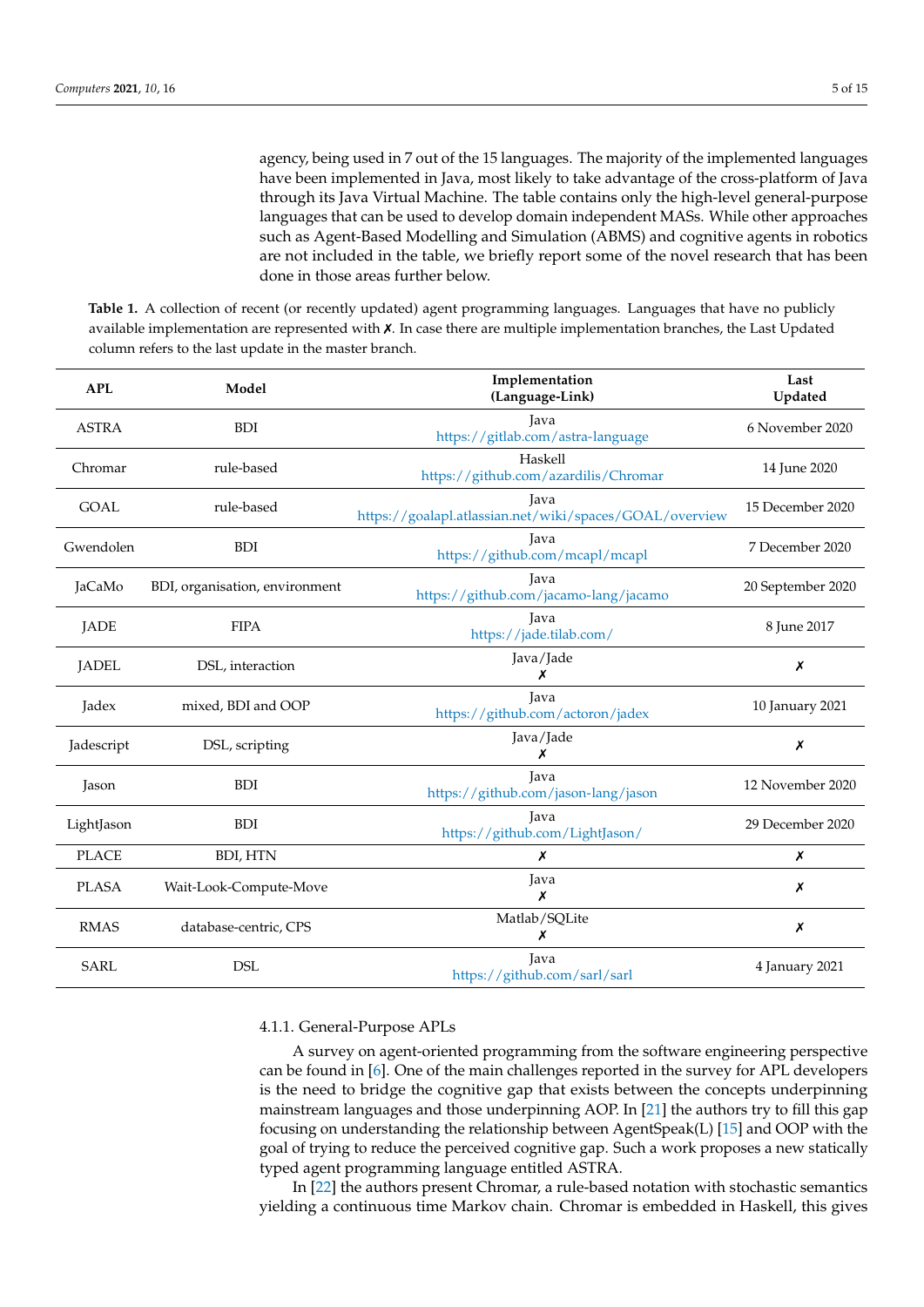it an increased expressive power, and fits with the availability of rich types. In Chromar, rules are first-order abstractions that can both describe a (possibly partial) behaviour of an individual agent and a synchronised action of two or more agents.

GOAL [\[23\]](#page-11-21) is a declarative agent programming language that uses knowledge base beliefs and goals to support the decision-making of its cognitive agents. Despite sharing similar concepts with the BDI model (beliefs, desires/goals), the GOAL language is more centred towards rule-based decision-making. Agents programs are written in GOAL's specific syntax, but the knowledge of the agent (e.g., rules) are usually represented in Prolog.

Jason [\[24\]](#page-11-22) is an extension of the AgentSpeak(L) language, based on the BDI agent model. Agents in Jason react to events in the system by executing actions on the environment, according to the plans available in each agent's plan library. One of the extensions in Jason is the addition of Prolog-like rules that can be added and used in the belief base of agents.

The JaCaMo platform [\[25](#page-11-23)[,26\]](#page-12-0) is composed of three technologies, Jason, CArtAgO [\[27\]](#page-12-1), and Moise [\[28\]](#page-12-2), each representing a different abstraction level. Jason is used for programming the agent level, CArtAgO is responsible for the environment level, and Moise for the organisation level. JaCaMo integrates these three technologies by defining a semantic link among concepts in different levels of abstraction (agent, environment, and organisation). The end result is the JaCaMo MAS development platform. It provides high-level first-class support for developing agents, environments, and organisations, allowing the development of more complex multi-agent systems.

Gwendolen [\[29\]](#page-12-3) initially started as a small subset of Jason in the hopes of developing verifiable agent programs, but has since grown into its own syntax and semantic. Because it is a language that has been built to support agent verification from the ground up, it is limited in what features it can support, however, the basics of AgentSpeak(L) and BDI are all present. There is a vast literature in verification of agent programs and MAS, but we consider them out of scope for this review. Gwendolen, apart from being verifiable, is still a viable language for developing general-purpose MASs.

JADE [\[30\]](#page-12-4) is an open source platform for the development of peer-to-peer agent based applications. Besides the agent abstraction, it also provides: task execution and composition model, peer-to-peer agent communication based on asynchronous message passing, and a yellow page service that supports the publish and subscribe discovery mechanism. JADEbased systems can be distributed across machines with different operational systems, and has been used by many languages (e.g., Jason and JaCaMo) as a distribution infrastructure.

In [\[31\]](#page-12-5) the authors present JADEL (JADE Language), an extension of JADE that provides support for the construction of agents and MAS on top of JADE without having to use Java directly; subsequently, in [\[32\]](#page-12-6), the authors present Jadescript, an extension of JADEL. Jadescript is characterised by a strong expressive syntax largely inspired by modern scripting languages in order to promote readability and to make agent programs more similar to pseudocode.

Jadex [\[33\]](#page-12-7) allows the programming of intelligent software agents in XML and Java. The agent abstraction is based on the BDI model, and provides several features such as: a runtime infrastructure for agents, multiple interaction styles, simulation support, automatic overlay network formation, and an extensive runtime tool suite.

LightJason, a highly scalable Java-based platform for BDI agent-oriented programming and simulation is presented in [\[34\]](#page-12-8). LightJason is based on a logic language which extends AgentSpeak(L) with lambda-expressions, multi-plan and -rule definition, explicit repair actions, multi-variable assignments, parallel execution, and thread-safe variables. Even though the language is inspired by AgentSpeak(L) and Jason, LightJason is implemented from scratch.

In [\[35\]](#page-12-9) an AOP language called Planning based Language for Agents and Computational Environments (PLACE) adds AI planning capability to agents. PLACE has a syntactic structure close to BDI, while the planning is done in a Hierarchical Task Network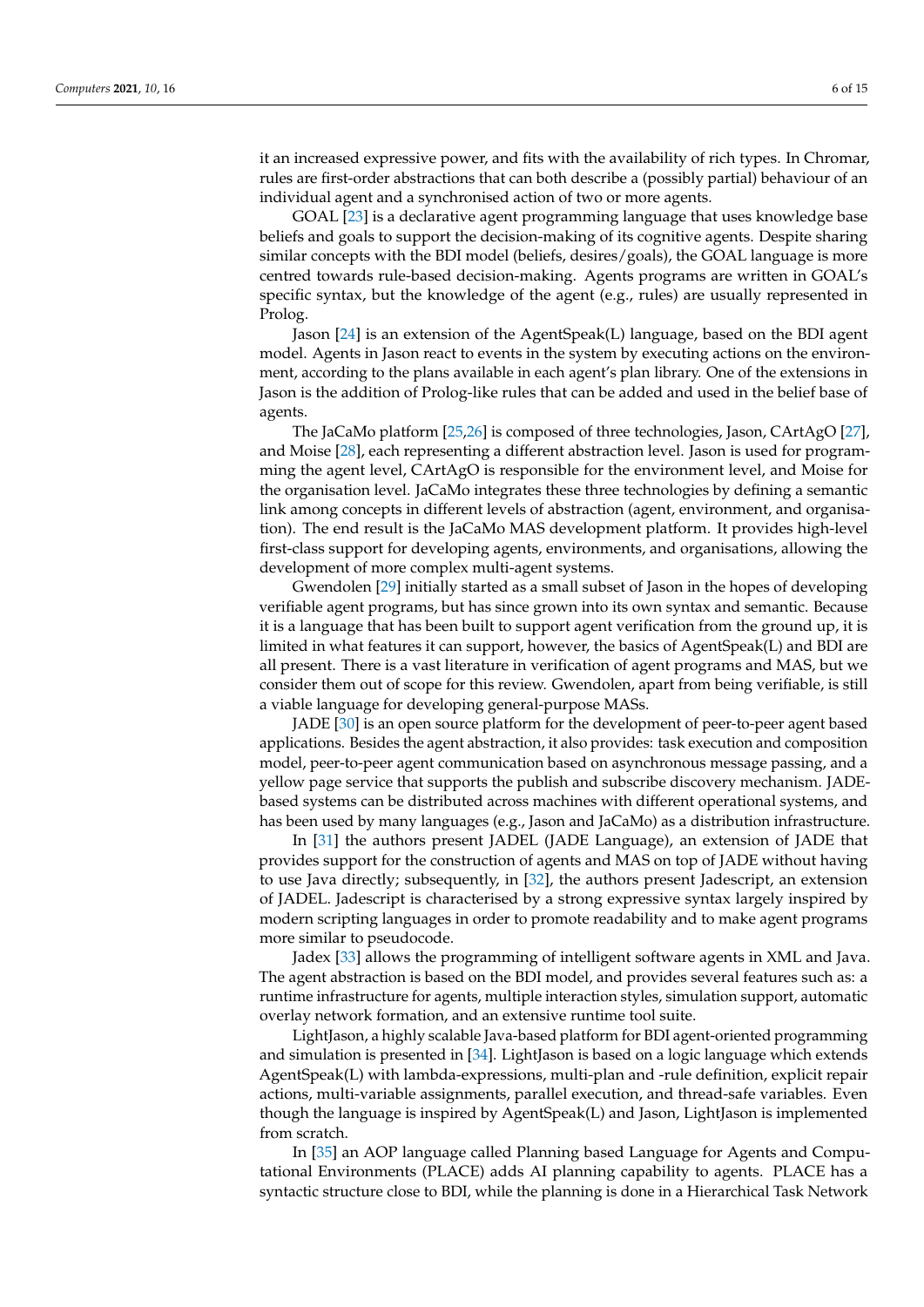(HTN) planner. In contrast to other AOP languages, actions in PLACE have durations associated to them, thus, requiring the planner to be able to handle temporal information. Agents in PLACE have the ability to recover from failures by adapting their activities to the new situations. For this purpose, a plan repairing mechanism is added that repairs a plan if the unanticipated events in the environment cause the plan to become unfeasible.

In [\[36\]](#page-12-10), the Programming Language for Synchronous Agents (PLASA) is proposed. PLASA is platform-independent and facilitates a rapid implementation of co-operative applications on multiple physical robots and in dynamic environments. Essentially, PLASA implements a variant of the Wait-Look-Compute-Move model proposed in [\[37\]](#page-12-11), where robots move synchronously. It is designed as a high-level programming language, which allows users to specify the instructions to be performed by robots in a human-readable language.

Relational Model Multi-Agent System (RMAS) [\[38\]](#page-12-12) is a database-centric approach for multi-agent systems suitable for the embodiment of reasoning and control in Cyber-Physical Systems (CPS). Initial implementation of RMAS is proposed by the coupling of the Matlab environment and the SQLite database language.

SARL's [\[39\]](#page-12-13) focus is to provide an extensible language that is equipped with the minimum amount of concepts (i.e., key concepts) required to support AOP. The language aims to provide abstractions for concurrency, distribution, interaction, decentralisation, reactivity, autonomy, and dynamic reconfiguration. To do so it is not based in any model, but instead it creates its own Domain-Specific Language (DSL) in order to provide a reduced and more lightweight core.

## 4.1.2. ABMS, Robotics, and Others

As recognised in [\[40\]](#page-12-14), there is a gap between Agent-Oriented Software Engineering (AOSE) methodologies and the development of ABMS. To overcome this issue, in [\[41\]](#page-12-15) an AOSE process called Process for Developing Efficient Agent-Based Simulators (PEABS) is proposed. It uses the INGENIAS methodology [\[42\]](#page-12-16) for modelling the specification and designing its structure. It applies an adaptation framework that allows ABMS developers to obtain simulations with a high efficiency for large amounts of data. Another approach for developing ABMS is presented in [\[43,](#page-12-17)[44\]](#page-12-18), where the authors propose a new cognitive agent architecture based on the BDI model and integrated into the GAMA modelling language [\[45\]](#page-12-19). With respect to previous integration works between BDI and ABMS, in [\[43\]](#page-12-17) the architecture proposed aims to be flexible and easy to use for non-expert users. Another work which aims to integrate BDI and ABMS is presented in [\[46\]](#page-12-20), where the authors present a framework that allows BDI cognitive agents to be embedded in an ABMS system. Compared to [\[43\]](#page-12-17), reference [\[46\]](#page-12-20) is more general since its objective is to integrate any BDI-based system with ABMS. The only requirement is that the percepts (or environmental observations/events) of interest to each agent and the actions that the agent may execute in the simulation environment can be identified a priori.

ALLEGRO (=ALGOL in PREGO [\[47,](#page-12-21)[48\]](#page-12-22)) is a programming formalism based on belief architecture for stochastic domains which is intended as an alternative to GOLOG [\[49\]](#page-12-23) for high-level control in robotic applications. Another language which is based in GOLOG and the situation calculus is introduced in [\[50\]](#page-13-0), where a prototype implementation of Yet Another GOLOG Interpreter (YAGI), an action-based robot and agent programming language, is presented. YAGI offers bindings for popular robotics frameworks such as Robot Operating System (ROS) [\[51\]](#page-13-1) and Fawkes.

In [\[52\]](#page-13-2) the authors present a Cognitive Affective Agent Programming Framework (CAAF), a framework based on the belief-desire theory of emotions that enables the computation of emotions for cognitive agents (i.e., making them cognitive affective agents). The authors present semantics showing the programming constructs of these agents. With these constructs, a programmer can build an agent program with cognitive agents that automatically compute emotions during runs.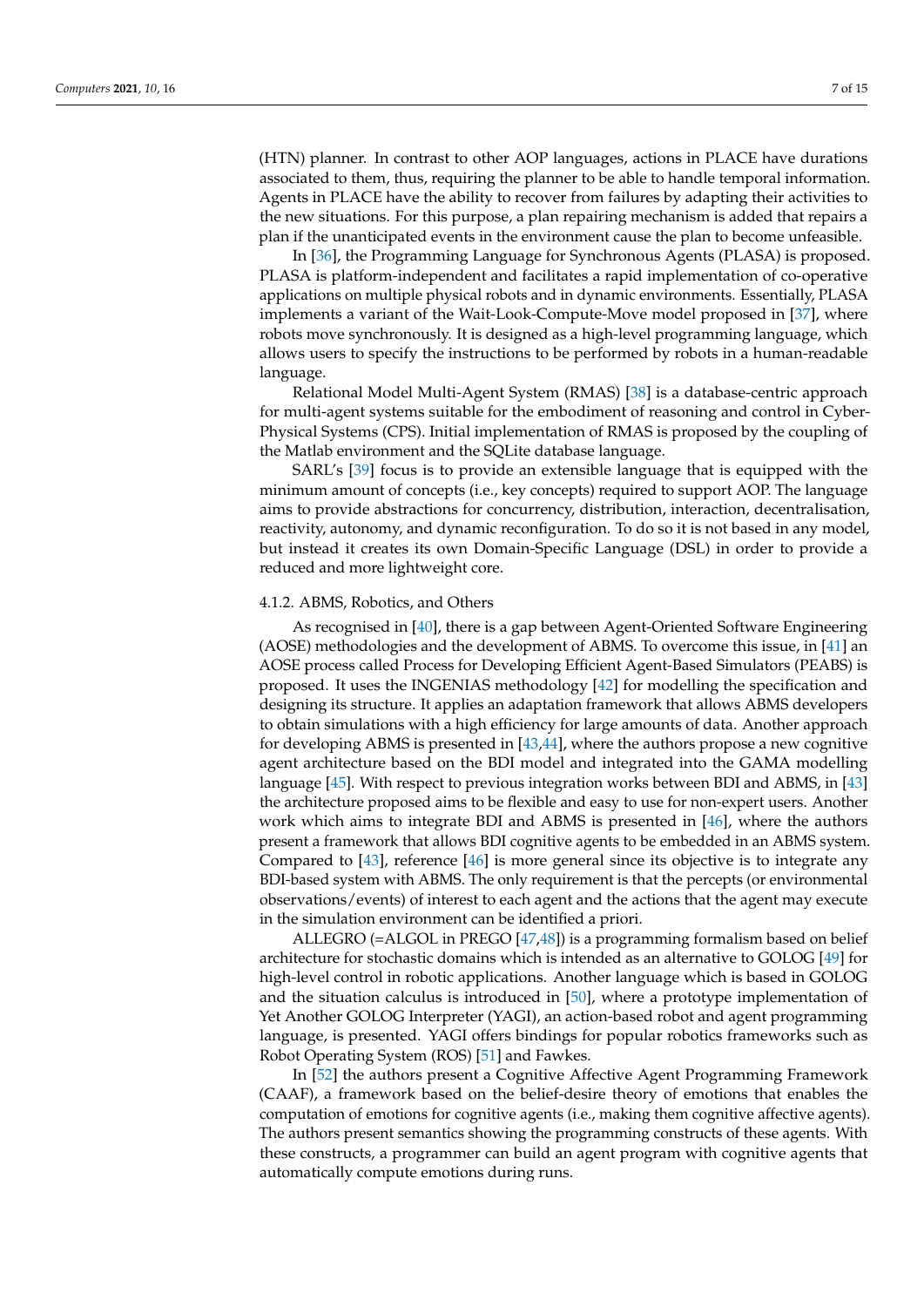## *4.2. Agent Programming Languages Extensions*

In the previous section, we reported works presenting novel APLs (2015–2020), along with works presenting the most influential APLs  $(\leq 2015)$  that are still maintained. Now, we consider the most influential works that have extended existing APLs. We refer to APL extensions as works that have changed existing APLs internally, either by adding new features or by building on top of existing APLs, for example, by customising the APL for a new and specific scenario.

An enhanced version of Multi-Agent System for Competitive Electricity Markets (MASCEM) [\[53\]](#page-13-3) is presented in [\[54\]](#page-13-4). This extended version of the MASCEM simulator aims at supporting the integration of new and complementary models. The facilitation in accommodating different tools and mechanisms is provided by important structural implementation decisions, making MASCEM able to deal with the constantly changing and highly demanding environment of electricity markets. In particular, the new extension of MASCEM brings the use of ontologies to support players' communications.

In [\[55\]](#page-13-5), the authors present TABSAOND, an extension of PEABS [\[41\]](#page-12-15). The main difference between TABSAOND and PEABS is that the former focuses on the design and implementation of the decision-making processes in non deterministic scenarios. In addition, simulators are now deployed as mobile apps and online tools.

In [\[56\]](#page-13-6) a conservative synchronisation model is proposed for the SARL language and its runtime platform Janus. Since Janus does not make any assumption on the ordering of the events that are exchanged by the agents, it is not possible to use the Janus platform for agent-based simulation involving time without providing the platform with a specific synchronisation mechanism. A model for such a mechanism is described in their extension.

The authors of [\[57\]](#page-13-7) propose new programming constructs for integrating an advanced yet rule based emotion model, EMIA [\[58\]](#page-13-8), in line with the 2APL [\[59\]](#page-13-9) agent language. The combination of both has been carried out by redefining the syntax, semantics and deliberation cycle of 2APL. This combination mainly focuses on event-based emotion generation, and the resulting simulation shows high believability in the emotions expressed by the agent when responding to the real life scenarios.

ARGO [\[60\]](#page-13-10) is a customised Jason architecture for programming embedded robotic agents using the Javino middleware and perception filters.

In [\[61\]](#page-13-11), the authors show how procedural reflection in the agent programming language meta-APL [\[62\]](#page-13-12) can be used to allow a straightforward implementation of some of the steps in the deliberation cycle of a BDI agent, by allowing both agent programs and the agent's deliberation strategy to be encoded in the same programming language.

An extension [\[63\]](#page-13-13) to Jason and Gwendolen allows the agents in these languages to communicate with ROS, thus supporting the programming of autonomous agents that can control and perform high-level decision-making in robotic applications developed in ROS. The extension is done through an interface that is used as the environment between the agent and ROS, and the communication between the environment and ROS nodes is performed using the *rosbridge* library. The main difference between their work and past attempts at extending traditional APLs to support ROS is that their approach requires no additional modifications in either of the two APLs or ROS, making it usable and portable to different versions of these tools. Similarly, in [\[64\]](#page-13-14) a framework for using Jason with ROS in embedded systems is presented and a new architecture is introduced to support lower-level interactions between ROS and the agent.

Finally, in [\[65\]](#page-13-15) a model for a BDI agent programming framework integrating reinforcement learning and an implementation based on the Jason programming language are introduced. The approach supports the design of BDI agents where some plans can be explicitly programmed and others instead can be learned by the agent during the development/engineering stage.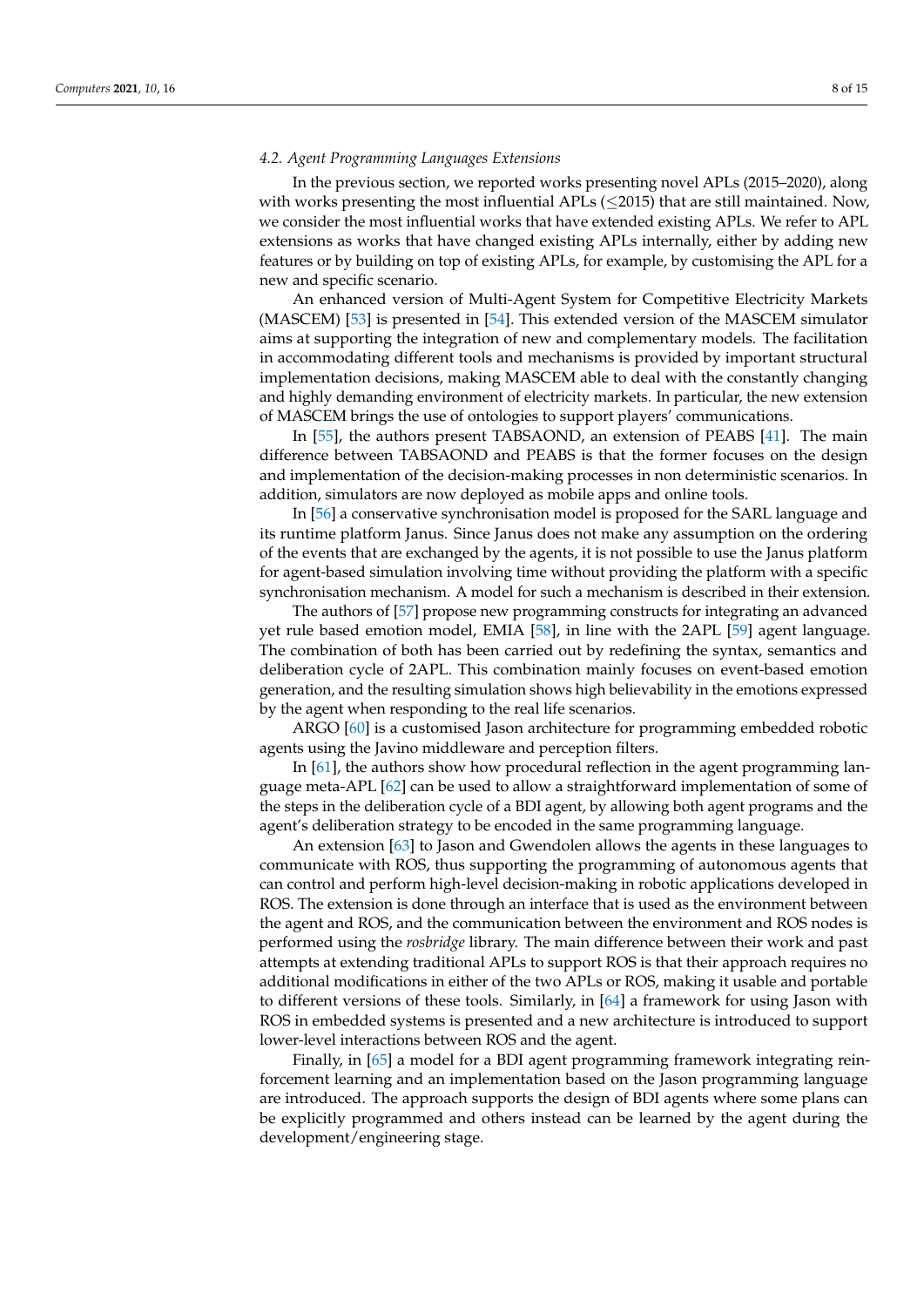## *4.3. Agent Programming Languages Comparison*

From the research described in the previous two sections we can observe that there are many APLs for developing MAS available in the agent-based programming community. Unfortunately, very often the evaluation of a language is partially or even completely missing. Some studies such as [\[66\]](#page-13-16) have been done in the past to compare agent languages with other paradigms, in that case the comparison was with actor-based languages. In their results the authors have shown that agent languages (specifically Jason in that work) can indeed be competitive with more lightweight languages such as actors.

In [\[67\]](#page-13-17), the authors present an evaluation framework for assessing existing or newly defined domain-specific modelling languages for MASs. The evaluation targets both the language and the corresponding tools and provides both qualitative and quantitative results.

A comparison between the pseudocode of a well-known algorithm for solving distributed constraint satisfaction problems and the implementation of such an algorithm in JADEL is shown in [\[68\]](#page-13-18).

The work in [\[69\]](#page-13-19) focuses on comparing parallel platforms that support multi-agent simulations and their execution on high performance resources as parallel clusters.

The authors of [\[70\]](#page-13-20) perform a systematic evaluation of ABMS approaches differentiating the concepts of how complex the model behaviour is and how complicated the model structure is, and illustrate the non-linear relationship between them. Then, they evaluate the trade-offs between simple (often theoretical) models and complicated (often empirically-grounded) models.

## <span id="page-8-0"></span>*4.4. Agent-Based Applications*

In this section we list some of the latest applications using agent-based programming. Our goal here is to show the wide variety of application domains that agents can be useful in, thus, this list is not exhaustive and not the main focus of our review.

The Multi-Agent Programming Contest [\(https://multiagentcontest.org/\)](https://multiagentcontest.org/) (MAPC) is an annual international competition that occurs since 2005. Its purpose is to stimulate research in multi-agent programming by introducing complex benchmark scenarios that require coordinated action and can be used to test and compare multi-agent programming languages, platforms, and tools. Implementations using different agent-based platforms and languages have been used in the last few years; such as JaCaMo [\[71–](#page-13-21)[73\]](#page-13-22), Jason [\[74](#page-13-23)[,75\]](#page-14-0), GOAL [\[76\]](#page-14-1).

Agent-based models to simulate and evaluate the transmission of the coronavirus disease (COVID-19) have been proposed in [\[77](#page-14-2)[,78\]](#page-14-3). There is an entire research area focused on using agent-based technologies in the energy industry. For example, in [\[79\]](#page-14-4), MAS technologies are used for the control of Microgrid, its optimisation and market distribution. For further reading, there is a survey [\[80\]](#page-14-5) on the applications of MAS in the control and operation of Microgrids, and a review [\[81\]](#page-14-6) of the state of the art in the application of MAS to energy optimisation problems.

In [\[82\]](#page-14-7), an application of ABMS is presented to study the relationships between human activities and land-use/land-cover changes to support scientific decisions regarding reasonable land planning and land use. The model is implemented based on the Repast modelling platform [\[83\]](#page-14-8).

In [\[84\]](#page-14-9), the authors present and illustrate FlowLogo, an interactive modelling environment for developing coupled agent-based groundwater models. FlowLogo is implemented in NetLogo and is the first integrated software offering a straightforward way to represent agent behaviours that evolve with groundwater conditions. A systematic survey on ABMS tools and applications can be found in [\[8\]](#page-11-8).

A methodological guide to the use of BDI agents in social simulations and an overview of existing methodologies and tools for using them is provided in [\[10\]](#page-11-5).

Agents can be used for developing self-managed Internet of Things (IoT) systems due to their distributed nature, context-awareness and self-adaptation (for further reading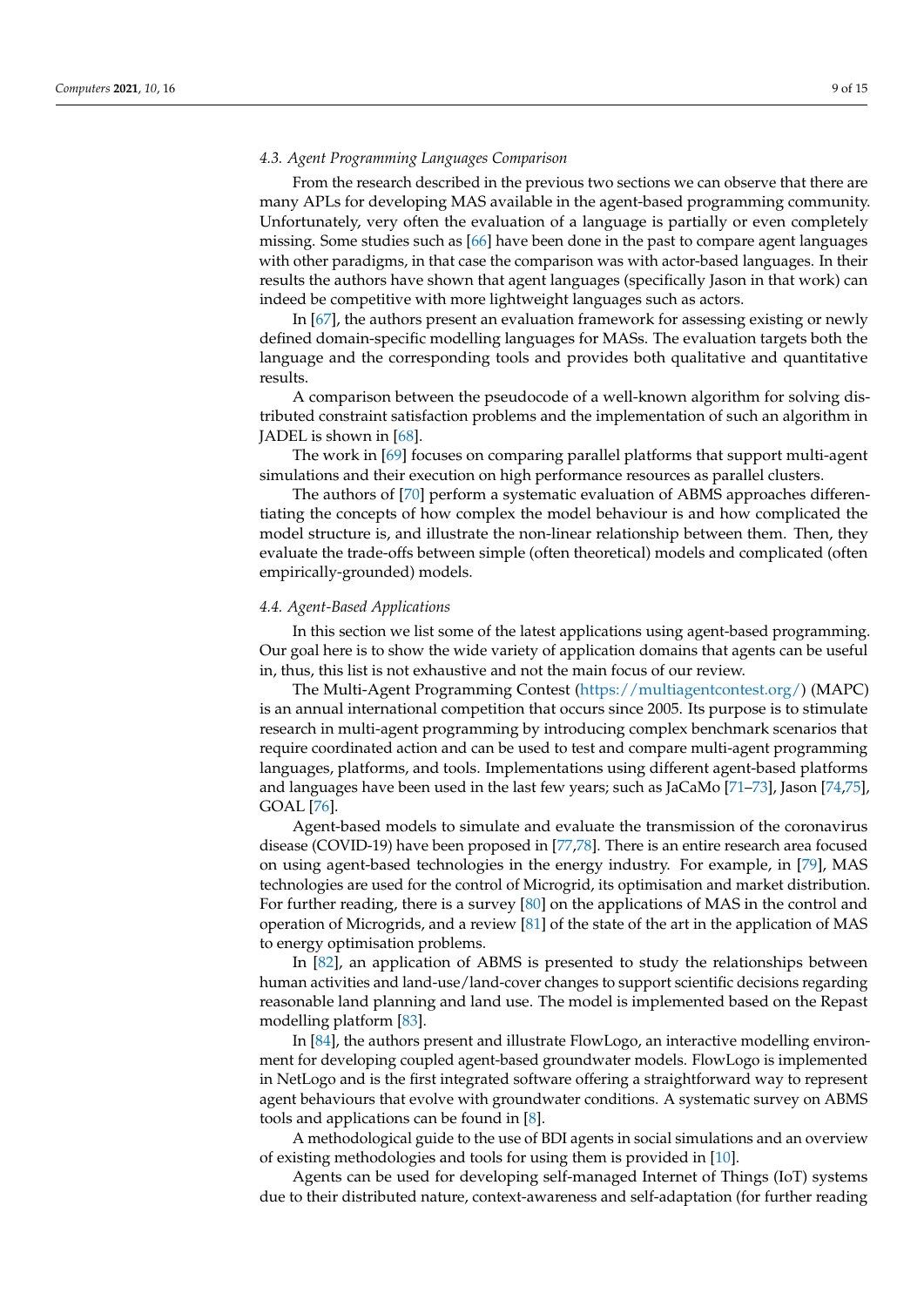about using microservices as agents in IoT [\[85](#page-14-10)[,86\]](#page-14-11)). In [\[87\]](#page-14-12) the authors aim to enhance the development of IoT applications using agents and software product lines in selfmanagement systems.

In [\[88\]](#page-14-13), experiments to validate the programming of autonomous robots using Jadescript are presented. It presents the novel support for perception handlers that has been recently introduced in the language to cope with the high data rate of sensors in robotic applications.

## <span id="page-9-0"></span>**5. Discussion and Future Directions**

As we have shown, there exists a wide variety of options for agent-based programming, from more traditional approaches (e.g., BDI) to simulation or planning-based. Some languages have also attempted to combine concepts from agent-based programming with other programming paradigms, most prominently from object-oriented programming. One of the main drawbacks of trying to achieve a wider community of programmers in agent-based programming is the lack of knowledge and familiarity with its concepts, that are significantly different from other more common paradigms. Agent-based programming languages that use some of the concepts from these other paradigms can help bring new programmers that would otherwise be too intimidated. These hybrid languages have their own niche of applications depending on the concepts that they use, which may sometimes overlap with the more "pure" agent programming languages, but "pure" approaches are still necessary to fully tackle all agent programming abstractions (agent, environment, organisation, interaction, etc.).

Out of the 15 agent programming languages listed in Table [1,](#page-4-0) five do not have publicly available implementation (i.e., the code is not hosted in a public/accessible domain). This represents a significant issue, as it limits the practical usability of the proposed language and makes it difficult to quantitatively compare other languages against it. Not all extensions to existing languages require an implementation to be useful, however, having one available is always positive for the community.

Even though there are several qualitative (e.g., concepts, features) comparisons in the literature, the use of different models of agency makes it difficult to provide a fair comparison between the features present in these languages. A more in-depth study has to be conducted to identify the fundamental features of agent oriented programming, and more importantly, how these features fit in the different models of agency that existing programming languages use.

Quantitative (e.g., performance) comparisons of programming languages are trickier due to the development cycle of having constant updates, which is even more common in programming languages developed in academia (as most of the agent programming languages are). Nevertheless, it is important to develop agent-specific benchmarks that can be used easily by the community to evaluate new programming languages or extensions to existing languages.

Most languages offer a range of different examples that showcase their features and strengths. While these examples are certainly useful to better understand and learn the language, they are usually not enough to convince new users of the applicability of the language in real-world applications. Complex and realistic case studies are hard to develop, but the agent community has available a suite of complex scenarios as part of the annual MAPC that could be better exploited to test and compare agent programming languages.

Two recent surveys [\[3](#page-11-2)[,5\]](#page-11-4) focused on BDI agent programming outline the limitations and challenges in the area. In a manifesto [\[3\]](#page-11-2), the author argues that it is necessary to extend the feature set of current APLs to enable wider adoption of agent technology. The author also disagrees with past surveys that the lack of more polished methodologies and tools is not the main factor (although it does contribute to) in the limited adoption of APLs; instead, the author suggests that there is little to no incentive for developers to make the change to AOP, as the behaviours currently shown in applications from the literature can be implemented in more mainstream languages with limited effort. The survey in [\[5\]](#page-11-4) recaps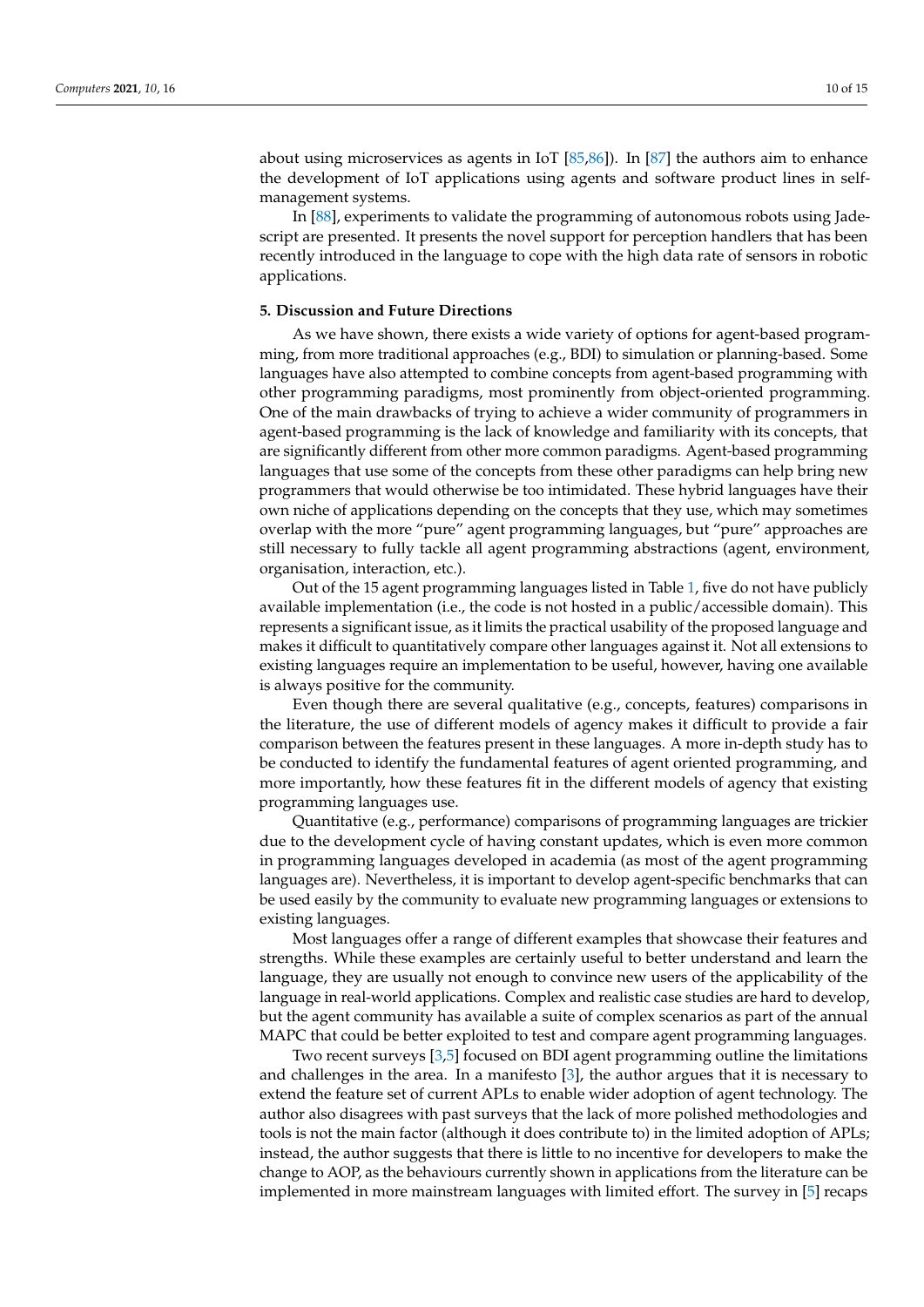the history so far and the state of the art in agent programming with a focus on BDI-based approaches. They identify as a major challenge for future research the integration of AI techniques in agent programming languages as an important and necessary step to the widespread acceptance and adoption of AOP.

## *Recommendation for Further Research*

Considering the past 5 years of research on APLs, many novel frameworks, platforms and models have been proposed. Each one of these, along with new extensions, enriched the agent-based literature and enlarged the spectrum of possible applications. Nonetheless, as rightfully observed in [\[3](#page-11-2)[,5\]](#page-11-4), the major issue in current APLs is not in their set of features, but in their usability. Generally, there is no desire in learning new languages when the advantages are not straightforward. In our review, we analysed APLs that were both expressive and powerful, but with major usability issues; such as the absence of a (maintained) tool, documentation, and qualitative and quantitative comparisons with other languages. In our opinion, further research on APLs will have to tackle these usability issues in order to try to spread the use of APLs outside the agent community.

## <span id="page-10-0"></span>**6. Conclusions**

Agent-based programming is a thriving research area of artificial intelligence. In this review paper, we have classified both veteran and recent contributions according to four different categories: agent-based programming languages, their extensions, the comparisons between languages, and finally, some of the applications using these languages. For each contribution we briefly reviewed the content and outlined the key results. To have a better understanding of the current state of art, we did not only focus on the latest approaches, but we also briefly reviewed the most prominent agent-based programming languages that are still being maintained.

Every year there are many extensions to existing languages and even entire new languages being proposed, however, most of them are limited to formal descriptions without any implementation to support the formal theory. The small subset of approaches with implementation lack any effective evaluation. Comparing new approaches to the state of the art is one of the major steps required to advance the area of agent-based programming. Qualitative and quantitative comparisons can help to identify gaps in existing languages, which can lead to either improvements or new approaches that are able to cope with the challenges raised. Moreover, in our review we have also identified a lack of real-world applications. In order to widen the use of these languages, it is important that their usability in the real-world is well documented, thus, we encourage and recommend more application-based papers that can demonstrate features of agent-based programming in the real-world.

**Funding:** This research was funded by the UK Industrial Strategy Challenge Fund (ISCF) delivered by UK Research and Innovation (UKRI) and managed by Engineering and Physical Sciences Research Council (EPSRC) under the Robotics and AI for Extreme Environments programme with grants Robotics and AI in Nuclear (RAIN) Hub (EP/R026084/1), Future AI and Robotics for Space (FAIR-SPACE) Hub (EP/R026092/1), and Offshore Robotics for Certification of Assets (ORCA) Hub (EP/R026173/1).

**Conflicts of Interest:** The authors declare no conflict of interest. The funders had no role in the design of the study; in the collection, analyses, or interpretation of data; in the writing of the manuscript, or in the decision to publish the results.

#### **Abbreviations**

The following abbreviations are used in this manuscript:

| Artificial Intelligence |
|-------------------------|
|                         |

AOP Agent-Oriented Programming

AOSE Agent-Oriented Software Engineering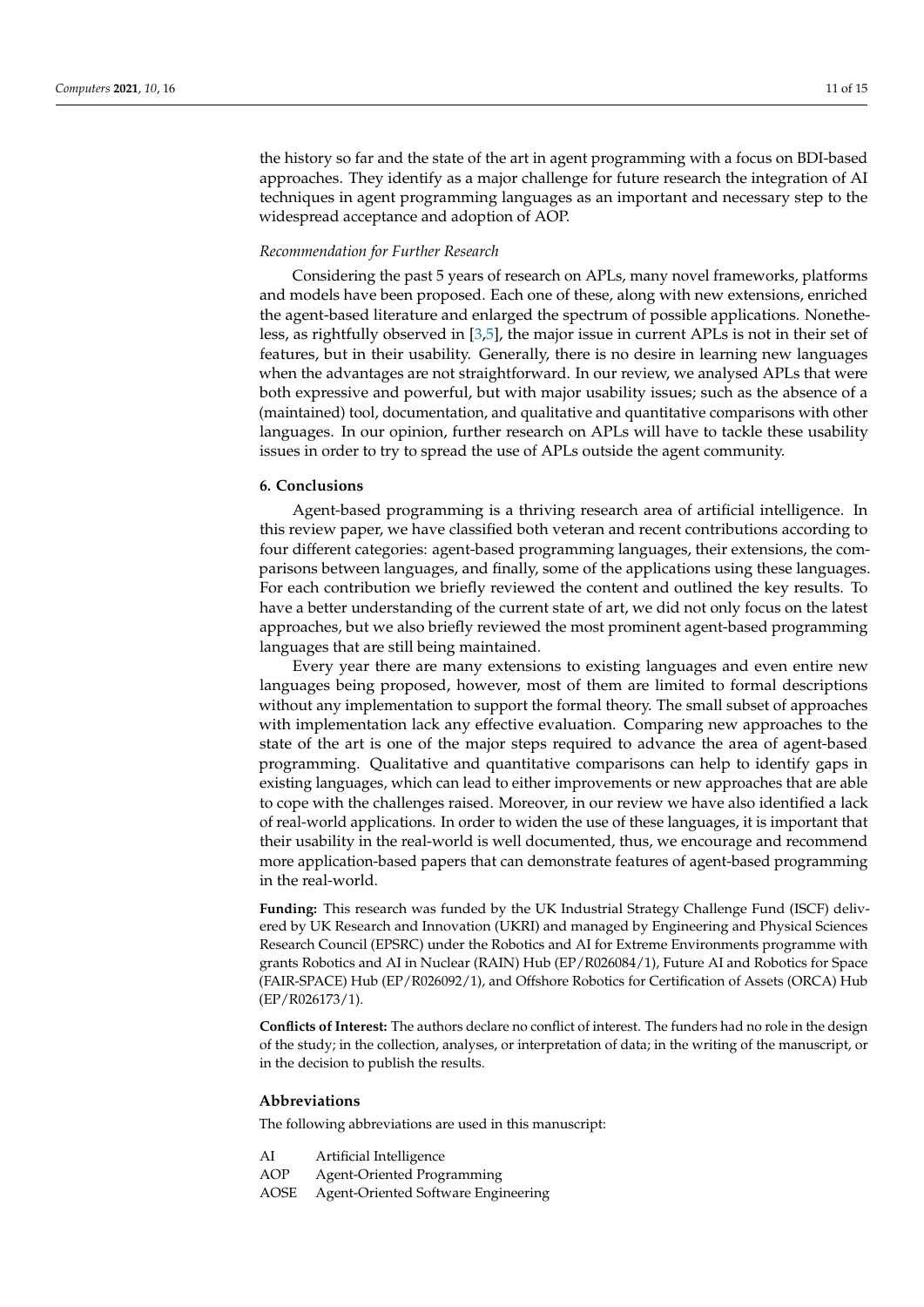- APL Agent Programming Language
- BDI Belief-Desire-Intention
- CPS Cyber-Physical Systems
- DSL Domain Specific Language
- HTN Hierarchical Task Network
- IoT Internet of Things
- MAPC Multi-Agent Programming Contest
- MAS Multi-Agent System
- OOP Object-Oriented Programming
- PRS Procedural Reasoning System

#### **References**

- <span id="page-11-0"></span>1. Wooldridge, M. *An Introduction to MultiAgent Systems*, 2nd ed.; John Wiley and Sons: Hoboken, NJ, USA, 2009; ISBN 047149691X.
- <span id="page-11-1"></span>2. Wooldridge, M.J.; Jennings, N.R. Intelligent agents: theory and practice. *Knowl. Eng. Rev.* **1995**, *10*, 115–152. [\[CrossRef\]](http://dx.doi.org/10.1017/S0269888900008122)
- <span id="page-11-2"></span>3. Logan, B. An agent programming manifesto. *Int. J. Agent-Oriented Softw. Eng.* **2018**, *6*, 187–210. [\[CrossRef\]](http://dx.doi.org/10.1504/IJAOSE.2018.094374)
- <span id="page-11-3"></span>4. Russell, S.J.; Norvig, P. *Artificial Intelligence: A Modern Approach*, 3rd ed.; Prentice Hall: Upper Saddle River, NJ, USA, 2010.
- <span id="page-11-4"></span>5. Bordini, R.H.; Seghrouchni, A.E.F.; Hindriks, K.V.; Logan, B.; Ricci, A. Agent programming in the cognitive era. *Auton. Agents Multi Agent Syst.* **2020**, *34*, 37. [\[CrossRef\]](http://dx.doi.org/10.1007/s10458-020-09453-y)
- <span id="page-11-6"></span>6. Mao, X.; Wang, Q.; Yang, S. A survey of agent-oriented programming from software engineering perspective. *Web Intell.* **2017**, *15*, 143–163. [\[CrossRef\]](http://dx.doi.org/10.3233/WEB-170357)
- <span id="page-11-7"></span>7. Kravari, K.; Bassiliades, N. A Survey of Agent Platforms. *J. Artif. Soc. Soc. Simul.* **2015**, *18*. [\[CrossRef\]](http://dx.doi.org/10.18564/jasss.2661)
- <span id="page-11-8"></span>8. Abar, S.; Theodoropoulos, G.K.; Lemarinier, P.; O'Hare, G.M.P. Agent Based Modelling and Simulation tools: A review of the state-of-art software. *Comput. Sci. Rev.* **2017**, *24*, 13–33. [\[CrossRef\]](http://dx.doi.org/10.1016/j.cosrev.2017.03.001)
- 9. Isern, D.; Moreno, A. A systematic literature review of agents applied in healthcare. *J. Med Syst.* **2016**, *40*, 43. [\[CrossRef\]](http://dx.doi.org/10.1007/s10916-015-0376-2)
- <span id="page-11-5"></span>10. Adam, C.; Gaudou, B. BDI agents in social simulations: a survey. *Knowl. Eng. Rev.* **2016**, *31*, 207–238. [\[CrossRef\]](http://dx.doi.org/10.1017/S0269888916000096)
- <span id="page-11-9"></span>11. Shoham, Y. Agent-oriented Programming. *Artif. Intell.* **1993**, *60*, 51–92. [\[CrossRef\]](http://dx.doi.org/10.1016/0004-3702(93)90034-9)
- <span id="page-11-10"></span>12. Georgeff, M.; Lansky, A. Procedural Knowledge. *Proc. IEEE (Spec. Issue Knowl. Represent.)* **1986**, *74*, 1383–1398. [\[CrossRef\]](http://dx.doi.org/10.1109/PROC.1986.13639)
- <span id="page-11-11"></span>13. Bratman, M.E. *Intentions, Plans, and Practical Reason*; Center for the Study of Language and Information: Stanford, CA, USA, 1999.
- <span id="page-11-12"></span>14. Rao, A.S.; Georgeff, M. BDI Agents: From Theory to Practice. In Proceedings of the First International Conference on Multiagent Systems (ICMAS), San Francisco, CA, USA, 12–14 June 1995; pp. 312–319.
- <span id="page-11-13"></span>15. Rao, A.S. AgentSpeak(L): BDI Agents Speak Out in a Logical Computable Language. In *Agents Breaking Away, Proceedings of the 7th European Workshop on Modelling Autonomous Agents in a Multi-Agent World, Eindhoven, The Netherlands, 22–25 January 1996*; Lecture Notes in Computer Science; de Velde, W.V., Perram, J.W., Eds.; Springer: Berlin/Heidelberg, Germany, 1996; Volume 1038, pp. 42–55. [\[CrossRef\]](http://dx.doi.org/10.1007/BFb0031845)
- <span id="page-11-14"></span>16. McCarthy, J.; Hayes, P.J. Some Philosophical Problems from the Standpoint of Artificial Intelligence. In *Machine Intelligence 4*; Meltzer, B., Michie, D., Eds.; Edinburgh University Press: Edinburgh, UK, 1969; pp. 463–502. reprinted in McC90.
- <span id="page-11-15"></span>17. Issicaba, D.; Rosa, M.A.; Prostejovsky, A.M.; Bindner, H.W. Experimental validation of BDI agents for distributed control of electric power grids. In Proceedings of the 2017 IEEE PES Innovative Smart Grid Technologies Conference Europe (ISGT-Europe), Torino, Italy, 26–29 September 2017; pp. 1–6. [\[CrossRef\]](http://dx.doi.org/10.1109/ISGTEurope.2017.8260273)
- <span id="page-11-16"></span>18. Sorici, A.; Boissier, O.; Picard, G.; Santi, A. Exploiting the JaCaMo Framework for Realising an Adaptive Room Governance Application. In Proceedings of the Compilation of the Co-Located Workshops on DSM'11, TMC'11, AGERE! 2011, AOOPES'11, NEAT'11, and VMIL'11; New York, NY, USA, 1–31 October 2011; pp. 239–242. [\[CrossRef\]](http://dx.doi.org/10.1145/2095050.2095088)
- <span id="page-11-17"></span>19. Persson, C.; Picard, G.; Ramparany, F.; Boissier, O. A JaCaMo-Based Governance of Machine-to-Machine Systems. In *Advances on Practical Applications of Agents and Multi-Agent Systems*; Demazeau, Y., Müller, J.P., Rodríguez, J.M.C., Pérez, J.B., Eds.; Springer: Berlin/Heidelberg, Germany, 2012; pp. 161–168.
- <span id="page-11-18"></span>20. Krupa, Y.; Vercouter, L. Handling Privacy as Contextual Integrity in Decentralized Virtual Communities: The PrivaCIAS Framework. *Web Intelli. Agent Syst.* **2012**, *10*, 105–116. [\[CrossRef\]](http://dx.doi.org/10.3233/WIA-2012-0235)
- <span id="page-11-19"></span>21. Collier, R.W.; Russell, S.E.; Lillis, D. Reflecting on Agent Programming with AgentSpeak(L). In *Proceedings of the PRIMA 2015: Principles and Practice of Multi-Agent Systems—18th International Conference, Bertinoro, Italy, 26–30 October 2015*; Lecture Notes in Computer Science; Chen, Q., Torroni, P., Villata, S., Hsu, J.Y., Omicini, A., Eds.; Springer: Cham, Switzerland, 2015; Volume 9387, pp. 351–366. [\[CrossRef\]](http://dx.doi.org/10.1007/978-3-319-25524-8_22)
- <span id="page-11-20"></span>22. Honorato-Zimmer, R.; Millar, A.J.; Plotkin, G.D.; Zardilis, A. Chromar, a language of parameterised agents. *Theor. Comput. Sci.* **2019**, *765*, 97–119. [\[CrossRef\]](http://dx.doi.org/10.1016/j.tcs.2017.07.034)
- <span id="page-11-21"></span>23. Hindriks, K.V.; de Boer, F.S.; van der Hoek, W.; Meyer, J.J.C. Agent Programming with Declarative Goals. In Proceedings of the 7th International Workshop on Agent Theories, Architectures, Boston, MA, USA, 7–9 July 2020; pp. 228–243.
- <span id="page-11-22"></span>24. Bordini, R.H.; Wooldridge, M.; Hübner, J.F. *Programming Multi-Agent Systems in AgentSpeak Using Jason*; John Wiley & Sons: Hoboken, NJ, USA, 2007.
- <span id="page-11-23"></span>25. Boissier, O.; Bordini, R.H.; Hübner, J.F.; Ricci, A.; Santi, A. Multi-agent oriented programming with JaCaMo. *Sci. Comput. Program.* **2013**, *78*, 747–761. [\[CrossRef\]](http://dx.doi.org/10.1016/j.scico.2011.10.004)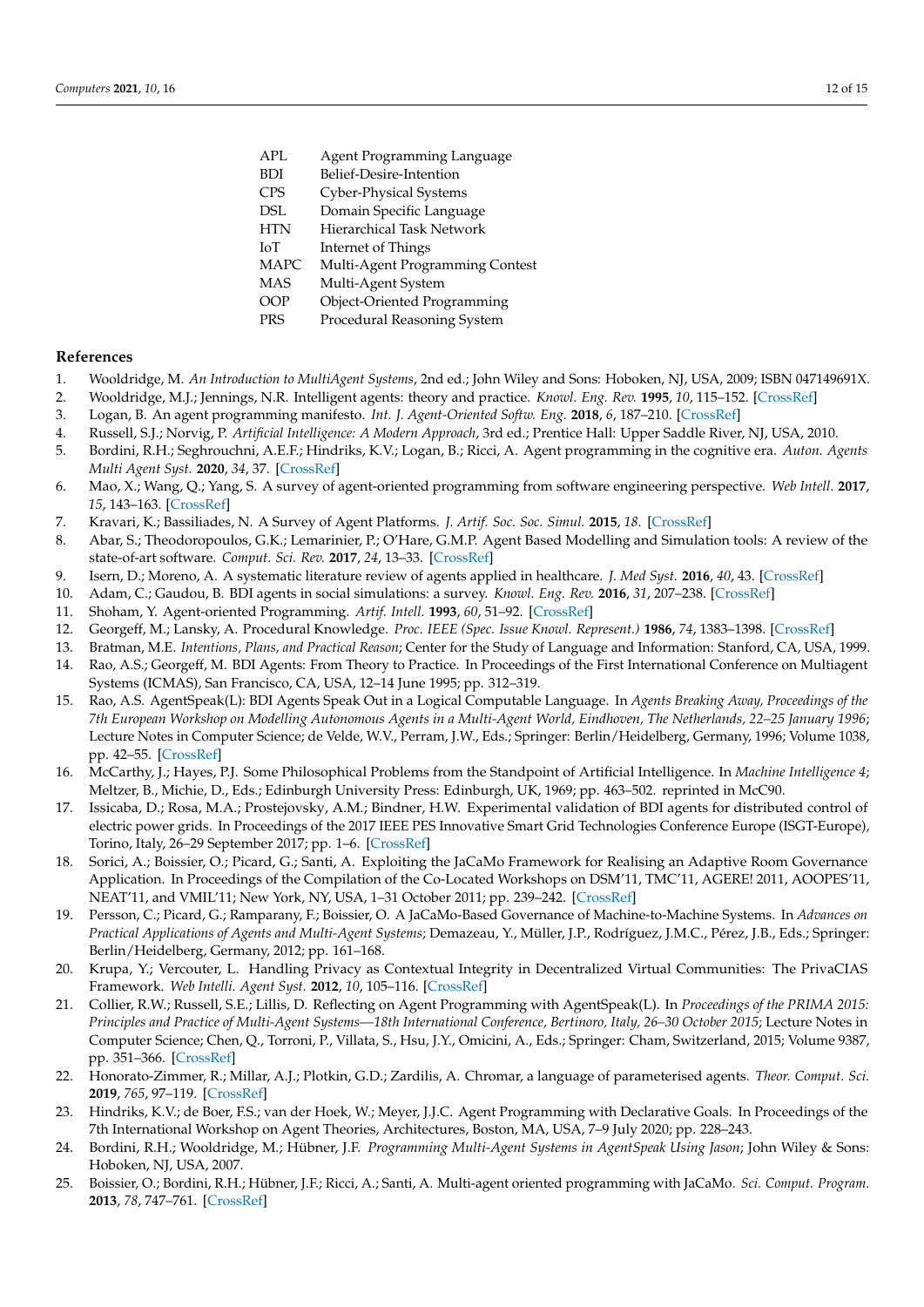- <span id="page-12-0"></span>26. Boissier, O.; Bordini, R.; Hubner, J.; Ricci, A. *Multi-Agent Oriented Programming: Programming Multi-Agent Systems Using JaCaMo*; Intelligent Robotics and Autonomous Agents Series; MIT Press: Cambridge, MA, USA, 2020.
- <span id="page-12-1"></span>27. Ricci, A.; Piunti, M.; Viroli, M.; Omicini, A. Environment Programming in CArtAgO. In *Multi-Agent Programming: Languages, Tools and Applications*; Multiagent Systems, Artificial Societies, and Simulated Organizations; Springer: Boston, MA, USA, 2009; Chapter 8, pp. 259–288. [\[CrossRef\]](http://dx.doi.org/10.1007/978-0-387-89299-3_8)
- <span id="page-12-2"></span>28. Hübner, J.F.; Sichman, J.S.; Boissier, O. Developing organised multiagent systems using the MOISE+ model: programming issues at the system and agent levels. *Int. J. Agent-Oriented Softw. Eng.* **2007**, *1*, 370–395. [\[CrossRef\]](http://dx.doi.org/10.1504/IJAOSE.2007.016266)
- <span id="page-12-3"></span>29. Dennis, L.A. *Gwendolen Semantics: 2017*; Technical Report ULCS-17-001; University of Liverpool, Department of Computer Science: Liverpool, UK, 2017.
- <span id="page-12-4"></span>30. Bellifemine, F.L.; Caire, G.; Greenwood, D. *Developing Multi-Agent Systems with JADE (Wiley Series in Agent Technology)*; John Wiley & Sons: Hoboken, NJ, USA, 2007.
- <span id="page-12-5"></span>31. Bergenti, F.; Iotti, E.; Monica, S.; Poggi, A. Agent-oriented model-driven development for JADE with the JADEL programming language. *Comput. Lang. Syst. Struct.* **2017**, *50*, 142–158. [\[CrossRef\]](http://dx.doi.org/10.1016/j.cl.2017.06.001)
- <span id="page-12-6"></span>32. Bergenti, F.; Monica, S.; Petrosino, G. A scripting language for practical agent-oriented programming. In Proceedings of the 8th ACM SIGPLAN International Workshop on Programming Based on Actors, Agents, and Decentralized Control, AGERE!@SPLASH 2018, Boston, MA, USA, 5 November 2018; pp. 62–71. [\[CrossRef\]](http://dx.doi.org/10.1145/3281366.3281367)
- <span id="page-12-7"></span>33. Pokahr, A.; Braubach, L.; Lamersdorf, W., Jadex: A BDI Reasoning Engine. In *Multi-Agent Programming: Languages, Platforms and Applications*; Springer: Boston, MA, USA, 2005; pp. 149–174. [\[CrossRef\]](http://dx.doi.org/10.1007/0-387-26350-0_6)
- <span id="page-12-8"></span>34. Aschermann, M.; Dennisen, S.; Kraus, P.; Müller, J.P. LightJason, a Highly Scalable and Concurrent Agent Framework: Overview and Application. In Proceedings of the 17th International Conference on Autonomous Agents and MultiAgent Systems, AAMAS 2018, Stockholm, Sweden, 10–15 July 2018; pp. 1794–1796.
- <span id="page-12-9"></span>35. Hashmi, M.A.; Seghrouchni, A.E.F.; Akram, M.U. A Planning Based Agent Programming Language Supporting Environment Modeling. In Proceedings of the IEEE/WIC/ACM International Conference on Web Intelligence and Intelligent Agent Technology, WI-IAT 2015, Singapore, 6–9 December 2015; pp. 76–83. [\[CrossRef\]](http://dx.doi.org/10.1109/WI-IAT.2015.22)
- <span id="page-12-10"></span>36. Kilaru, J. PLASA: Programming Language for Synchronous Agents. Master's Thesis, California State University, Long Beach, CA, USA, 2018.
- <span id="page-12-11"></span>37. Flocchini, P.; Prencipe, G.; Santoro, N.; Widmayer, P. Gathering of asynchronous robots with limited visibility. *Theor. Comput. Sci.* **2005**, *337*, 147–168. [\[CrossRef\]](http://dx.doi.org/10.1016/j.tcs.2005.01.001)
- <span id="page-12-12"></span>38. Bonci, A.; Pirani, M.; Bianconi, C.; Longhi, S. RMAS: Relational Multiagent System for CPS Prototyping and Programming. In Proceedings of the 14th IEEE/ASME International Conference on Mechatronic and Embedded Systems and Applications, MESA 2018, Oulu, Finland, 2–4 July 2018; pp. 1–6. [\[CrossRef\]](http://dx.doi.org/10.1109/MESA.2018.8449187)
- <span id="page-12-13"></span>39. Rodriguez, S.; Gaud, N.; Galland, S. SARL: A General-Purpose Agent-Oriented Programming Language. In Proceedings of the 2014 IEEE/WIC/ACM International Joint Conferences on Web Intelligence (WI) and Intelligent Agent Technologies (IAT), Warsaw, Poland, 11–14 August 2014; Volume III, pp. 103–110; [\[CrossRef\]](http://dx.doi.org/10.1109/WI-IAT.2014.156)
- <span id="page-12-14"></span>40. Molesini, A.; Casadei, M.; Omicini, A.; Viroli, M. Simulation in agent-oriented software engineering: The SODA case study. *Sci. Comput. Program.* **2013**, *78*, 705–714. [\[CrossRef\]](http://dx.doi.org/10.1016/j.scico.2011.09.007)
- <span id="page-12-15"></span>41. García-Magariño, I.; Gómez-Rodríguez, A.; Moreno, J.C.G.; Navarro, G.P. PEABS: A Process for developing Efficient Agent-Based Simulators. *Eng. Appl. Artif. Intell.* **2015**, *46*, 104–112. [\[CrossRef\]](http://dx.doi.org/10.1016/j.engappai.2015.09.003)
- <span id="page-12-16"></span>42. Pavón, J.; Gómez-Sanz, J.; Fuentes-Fernández, R., The INGENIAS methodology and tools. In *Agent-Oriented Methodol*; IGI Global: Hershey, PA, USA, 2005; pp. 236–276. [\[CrossRef\]](http://dx.doi.org/10.4018/978-1-59140-581-8.ch009)
- <span id="page-12-17"></span>43. Caillou, P.; Gaudou, B.; Grignard, A.; Truong, Q.C.; Taillandier, P. A Simple-to-Use BDI Architecture for Agent-Based Modeling and Simulation. In Proceedings of the European Social Simulation Association 2015, Groningen, The Netherlands, 14–18 September 2015; Volume 528, pp. 15–28. [\[CrossRef\]](http://dx.doi.org/10.1007/978-3-319-47253-9_2)
- <span id="page-12-18"></span>44. Taillandier, P.; Bourgais, M.; Caillou, P.; Adam, C.; Gaudou, B. A BDI Agent Architecture for the GAMA Modeling and Simulation Platform. In Proceedings of the Multi-Agent Based Simulation XVII—International Workshop, MABS 2016, Singapore, 10 May 2016; Volume 10399, pp. 3–23. [\[CrossRef\]](http://dx.doi.org/10.1007/978-3-319-67477-3_1)
- <span id="page-12-19"></span>45. Grignard, A.; Taillandier, P.; Gaudou, B.; Vo, D.; Huynh, N.Q.; Drogoul, A. GAMA 1.6: Advancing the Art of Complex Agent-Based Modeling and Simulation. In Proceedings of the PRIMA 2013: Principles and Practice of Multi-Agent Systems—16th International Conference, Dunedin, New Zealand, 1–6 December 2013; Volume 8291, pp. 117–131. [\[CrossRef\]](http://dx.doi.org/10.1007/978-3-642-44927-7_9)
- <span id="page-12-20"></span>46. Singh, D.; Padgham, L.; Logan, B. Integrating BDI Agents with Agent-Based Simulation Platforms. *Auton. Agents Multi Agent Syst.* **2016**, *30*, 1050–1071. [\[CrossRef\]](http://dx.doi.org/10.1007/s10458-016-9332-x)
- <span id="page-12-21"></span>47. Belle, V.; Levesque, H.J. PREGO: An Action Language for Belief-Based Cognitive Robotics in Continuous Domains. In Proceedings of the Twenty-Eighth AAAI Conference on Artificial Intelligence, Québec City, QC, Canada, 27–31 July 2014; pp. 989–995.
- <span id="page-12-22"></span>48. Belle, V.; Levesque, H.J. ALLEGRO: Belief-Based Programming in Stochastic Dynamical Domains. In Proceedings of the Twenty-Fourth International Joint Conference on Artificial Intelligence, IJCAI 2015, Buenos Aires, Argentina, 25–31 July 2015; pp. 2762–2769.
- <span id="page-12-23"></span>49. Levesque, H.J.; Reiter, R.; Lespérance, Y.; Lin, F.; Scherl, R.B. GOLOG: A Logic Programming Language for Dynamic Domains. *J. Log. Program.* **1997**, *31*, 59–83. [\[CrossRef\]](http://dx.doi.org/10.1016/S0743-1066(96)00121-5)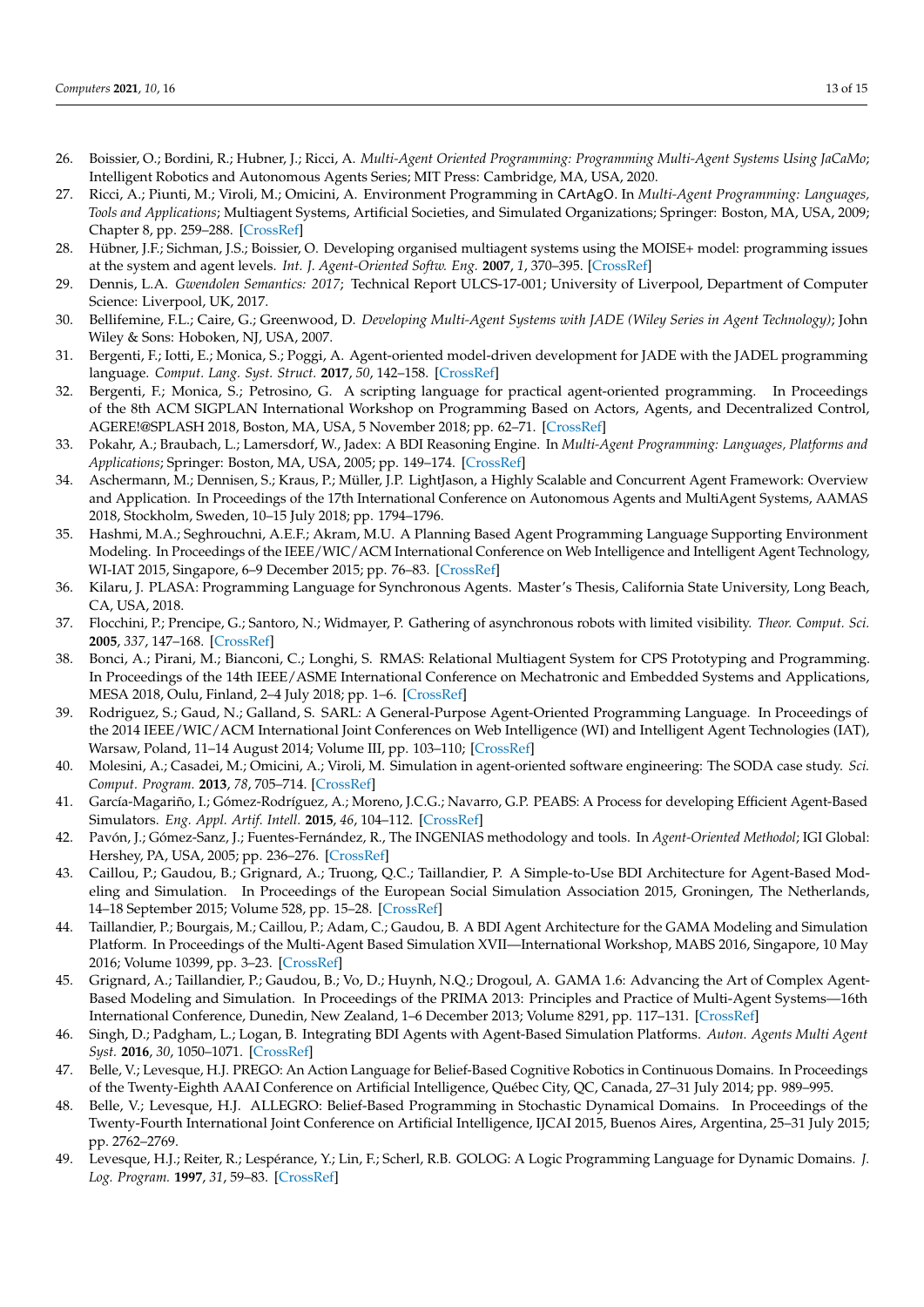- <span id="page-13-0"></span>50. Ferrein, A.; Maier, C.; Mühlbacher, C.; Niemueller, T.; Steinbauer, G.; Vassos, S. Controlling Logistics Robots with the Action-Based Language YAGI. In Proceedings of the Intelligent Robotics and Applications—9th International Conference, ICIRA 2016, Tokyo, Japan, 22–24 August 2016; Volume 9834, pp. 525–537. [\[CrossRef\]](http://dx.doi.org/10.1007/978-3-319-43506-0_46)
- <span id="page-13-1"></span>51. Quigley, M.; Conley, K.; Gerkey, B.; Faust, J.; Foote, T.; Leibs, J.; Wheeler, R.; Ng, A. ROS: An open-source Robot Operating System. In Proceedings of the Workshop on Open Source Software at the International Conference on Robotics and Automation, Kobe, Japan, 12–13 May 2009; p. 5.
- <span id="page-13-2"></span>52. Kaptein, F.; Broekens, J.; Hindriks, K.V.; Neerincx, M.A. CAAF: A Cognitive Affective Agent Programming Framework. In Proceedings of the Intelligent Virtual Agents—16th International Conference, IVA 2016, Los Angeles, CA, USA, 20–23 September 2016; Volume 10011, pp. 317–330. [\[CrossRef\]](http://dx.doi.org/10.1007/978-3-319-47665-0_28)
- <span id="page-13-3"></span>53. Praça, I.; Ramos, C.; Vale, Z.; Cordeiro, M. MASCEM: A multiagent system that simulates competitive electricity markets. *IEEE Intell. Syst.* **2003**, *18*, 54–60. [\[CrossRef\]](http://dx.doi.org/10.1109/MIS.2003.1249170)
- <span id="page-13-4"></span>54. Santos, G.; Pinto, T.; Praça, I.; Vale, Z. MASCEM: Optimizing the performance of a multi-agent system. *Energy* **2016**, *111*, 513–524. [\[CrossRef\]](http://dx.doi.org/10.1016/j.energy.2016.05.127)
- <span id="page-13-5"></span>55. García-Magariño, I.; Navarro, G.P.; Lacuesta, R. TABSAOND: A technique for developing agent-based simulation apps and online tools with nondeterministic decisions. *Simul. Model. Pract. Theory* **2017**, *77*, 84–107. [\[CrossRef\]](http://dx.doi.org/10.1016/j.simpat.2017.05.006)
- <span id="page-13-6"></span>56. Cich, G.; Galland, S.; Knapen, L.; Yasar, A.; Bellemans, T.; Janssens, D. Addressing the Challenges of Conservative Event Synchronization for the SARL Agent-Programming Language. In Proceedings of the Advances in Practical Applications of Cyber-Physical Multi-Agent Systems, PAAMS Collection—15th International Conference, PAAMS 2017, Porto, Portugal, 21–23 June 2017; Volume 10349, pp. 31–42. [\[CrossRef\]](http://dx.doi.org/10.1007/978-3-319-59930-4_3)
- <span id="page-13-7"></span>57. Jain, S.; Asawa, K. Programming an expressive autonomous agent. *Expert Syst. Appl.* **2016**, *43*, 131–141. [\[CrossRef\]](http://dx.doi.org/10.1016/j.eswa.2015.08.037)
- <span id="page-13-8"></span>58. Jain, S.; Asawa, K. EMIA: emotion model for intelligent agent. *J. Intell. Syst.* **2015**, *24*, 449–465. [\[CrossRef\]](http://dx.doi.org/10.1515/jisys-2014-0071)
- <span id="page-13-9"></span>59. Dastani, M. 2APL: A practical agent programming language. *Auton. Agents Multi-Agent Syst.* **2008**, *16*, 214–248. [\[CrossRef\]](http://dx.doi.org/10.1007/s10458-008-9036-y)
- <span id="page-13-10"></span>60. Pantoja, C.E.; Stabile, M.F.; Lazarin, N.M.; Sichman, J.S. ARGO: An Extended Jason Architecture that Facilitates Embedded Robotic Agents Programming. In Proceedings of the Engineering Multi-Agent Systems—4th International Workshop, EMAS 2016, Singapore, 9–10 May 2016; Volume 10093, pp. 136–155. [\[CrossRef\]](http://dx.doi.org/10.1007/978-3-319-50983-9_8)
- <span id="page-13-11"></span>61. Leask, S.; Logan, B. Programming deliberation strategies in meta-APL. In Proceedings of the International Conference on Principles and Practice of Multi-Agent Systems, Bertinoro, Italy, 26–30 October 2015; pp. 433–448.
- <span id="page-13-12"></span>62. Doan, T.T.; Yao, Y.; Alechina, N.; Logan, B. Verifying heterogeneous multi-agent programs. In Proceedings of the International conference on Autonomous Agents and Multi-Agent Systems, AAMAS '14, Paris, France, 5–9 May 2014; pp. 149–156.
- <span id="page-13-13"></span>63. Cardoso, R.C.; Ferrando, A.; Dennis, L.A.; Fisher, M. An Interface for Programming Verifiable Autonomous Agents in ROS. In Proceedings of the European Conference on Multi-Agent Systems (EUMAS), Thessaloniki, Greece, 14–15 September 2020.
- <span id="page-13-14"></span>64. Onyedinma, C.; Gavigan, P.; Esfandiari, B. Toward Campus Mail Delivery Using BDI. *J. Sens. Actuator Netw.* **2020**, *9*, 56. [\[CrossRef\]](http://dx.doi.org/10.3390/jsan9040056)
- <span id="page-13-15"></span>65. Bosello, M.; Ricci, A. From Programming Agents to Educating Agents - A Jason-Based Framework for Integrating Learning in the Development of Cognitive Agents. In Proceedings of the Engineering Multi-Agent Systems—7th International Workshop, EMAS 2019, Montreal, QC, Canada, 13–14 May 2019; Volume 12058, pp. 175–194. [\[CrossRef\]](http://dx.doi.org/10.1007/978-3-030-51417-4_9)
- <span id="page-13-16"></span>66. Cardoso, R.C.; Zatelli, M.R.; Hübner, J.F.; Bordini, R.H. Towards Benchmarking Actor- and Agent-Based Programming Languages. In Proceedings of the Workshop on Programming Based on Actors, Agents, and Decentralized Control, Indianapolis, IN, USA, 27 October 2013; pp. 115–126.
- <span id="page-13-17"></span>67. Challenger, M.; Kardas, G.; Tekinerdogan, B. A systematic approach to evaluating domain-specific modeling language environments for multi-agent systems. *Softw. Qual. J.* **2016**, *24*, 755–795. [\[CrossRef\]](http://dx.doi.org/10.1007/s11219-015-9291-5)
- <span id="page-13-18"></span>68. Bergenti, F.; Iotti, E.; Monica, S.; Poggi, A. A Comparison between Asynchronous Backtracking Pseudocode and its JADEL Implementation. In Proceedings of the 9th International Conference on Agents and Artificial Intelligence, ICAART, Porto, Portugal, 24–26 February 2017; Volume 2, pp. 250–258. [\[CrossRef\]](http://dx.doi.org/10.5220/0006205902500258)
- <span id="page-13-19"></span>69. Rousset, A.; Herrmann, B.; Lang, C.; Philippe, L. A survey on parallel and distributed multi-agent systems for high performance computing simulations. *Comput. Sci. Rev.* **2016**, *22*, 27–46. [\[CrossRef\]](http://dx.doi.org/10.1016/j.cosrev.2016.08.001)
- <span id="page-13-20"></span>70. Sun, Z.; Lorscheid, I.; Millington, J.D.A.; Lauf, S.; Magliocca, N.R.; Groeneveld, J.; Balbi, S.; Nolzen, H.; Müller, B.; Schulze, J.; et al. Simple or complicated agent-based models? A complicated issue. *Environ. Model. Softw.* **2016**, *86*, 56–67. [\[CrossRef\]](http://dx.doi.org/10.1016/j.envsoft.2016.09.006)
- <span id="page-13-21"></span>71. Cardoso, R.C.; Krausburg, T.; Baségio, T.L.; Engelmann, D.C.; Hübner, J.F.; Bordini, R.H. SMART-JaCaMo: An organization-based team for the multi-agent programming contest. *Ann. Math. Artif. Intell.* **2018**, *84*, 75–93. [\[CrossRef\]](http://dx.doi.org/10.1007/s10472-018-9584-z)
- 72. Krausburg, T.; Cardoso, R.C.; Damasio, J.; Peres, V.; Farias, G.P.; Engelmann, D.C.; Hübner, J.F.; Bordini, R.H. SMART–JaCaMo: An Organisation-Based Team for the Multi-Agent Programming Contest. In *The Multi-Agent Programming Contest 2018*; Ahlbrecht, T., Dix, J., Fiekas, N., Eds.; Springer International Publishing: Cham, Switzerland, 2019; pp. 72–100.
- <span id="page-13-22"></span>73. Cardoso, R.C.; Ferrando, A.; Papacchini, F. LFC: Combining Autonomous Agents and Automated Planning in the Multi-Agent Programming Contest. In *Multi-Agent Progamming Contest*; Springer: Cham, Switzerland, 2019; pp. 31–58.
- <span id="page-13-23"></span>74. Vezina, M.; Esfandiari, B. The Requirement Gatherers' Approach to the 2019 Multi-Agent Programming Contest Scenario. In *The Multi-Agent Programming Contest 2019*; Ahlbrecht, T., Dix, J., Fiekas, N., Krausburg, T., Eds.; Springer International Publishing: Cham, Switzerland, 2020; pp. 106–150.